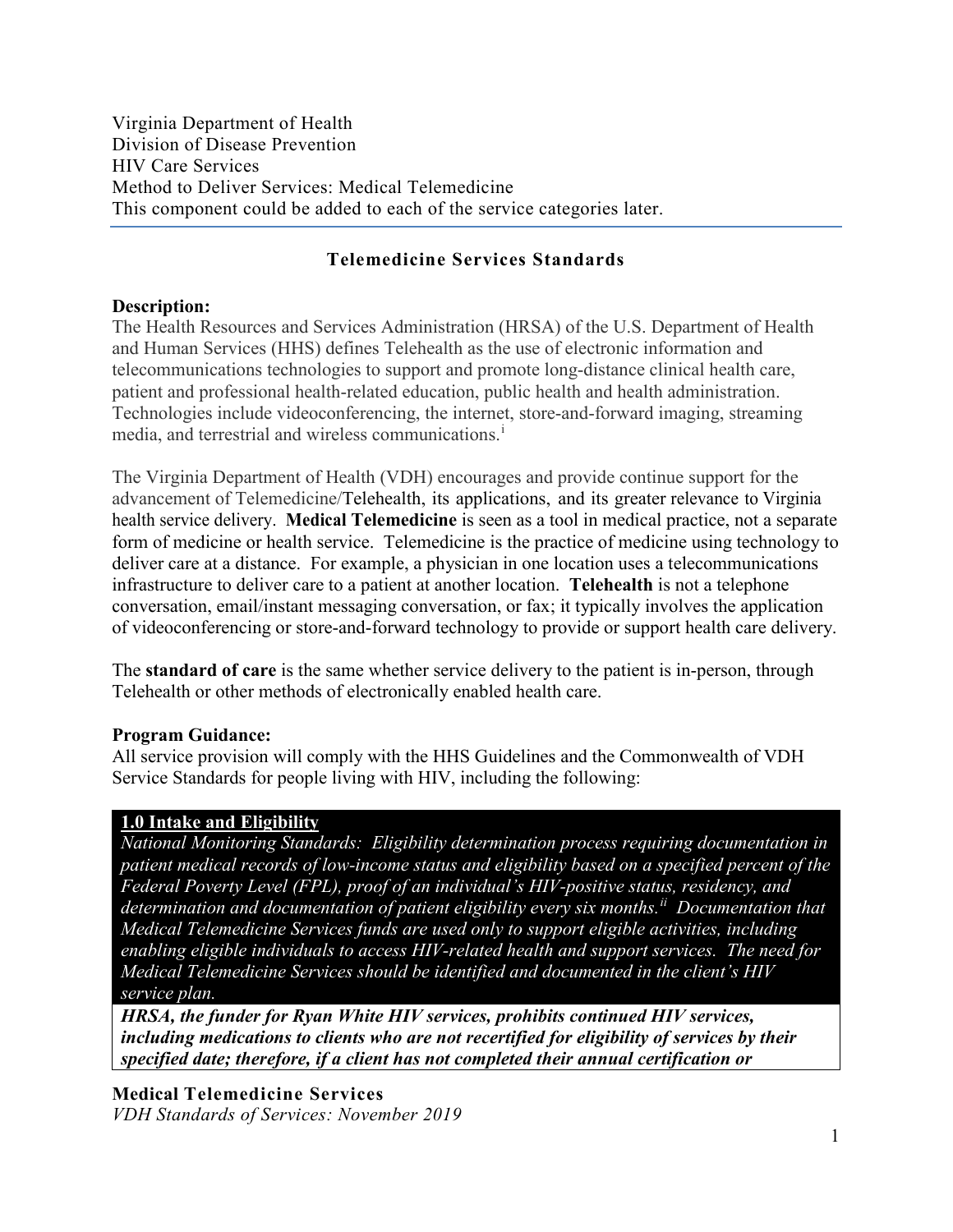| recertification at six months they are not eligible for Ryan White services. iii |                                                |
|----------------------------------------------------------------------------------|------------------------------------------------|
| <b>Standard</b>                                                                  | <b>Measure</b>                                 |
| Referral                                                                         |                                                |
| 1.1) Referral for Medical Telemedicine Services                                  | 1.1) Documentation of referral for Medical     |
| by a Ryan White Part B provider is documented                                    | Telemedicine Services is present in the        |
| prior to initiation of the service.                                              | client's record, signed and dated.             |
| Eligibility                                                                      |                                                |
| 1.2) The client's eligibility for Ryan White Part                                | 1.2) Documentation of the client's             |
| B services is determined.                                                        | eligibility is present in the client's record. |
| 1.3) To be eligible for this service applicants                                  | 1.3) Documentation is present in files that    |
| must:                                                                            | verifies:                                      |
| a) Be diagnosed with HIV                                                         | a) Client is diagnosed with HIV                |
| b) Live in Virginia                                                              | b) Client lives in Virginia                    |
| Have an individual or family income at<br>c)                                     | c) Client meets income guidelines              |
| or below 500% of FPL                                                             | d) Client Medicaid status (gap of              |
| d) Ryan White Part B is the payer of last                                        | services)                                      |
| resort and other funding sources must                                            | e) Recertification for continued               |
| be vigorously pursued. Providers are                                             | eligibility for Part B services                |
| responsible to ensure that clients are                                           | every six months                               |
| screened and deemed ineligible for                                               | Client agrees to participate in<br>f)          |
| other payer sources covered by Federal                                           | insurance option that best meets               |
| or State programs such as Medicare,                                              | their medical needs and for which              |
| Medicaid, all other forms of insurance                                           | the client is eligible.                        |
| or third party payers such as private and                                        |                                                |
| commercial insurance plans, and other                                            |                                                |
| payers.                                                                          |                                                |
| Provide recertification every six months<br>e)                                   |                                                |
| with proof of income, changes in                                                 |                                                |
| insurance coverage, or any changes in                                            |                                                |
| residency                                                                        |                                                |
| <b>Client eligibility ensures Part B</b><br>f)                                   |                                                |
| services are used as the payer of last                                           |                                                |
| resort. Client must agree to participate                                         |                                                |
| in the insurance option client is eligible                                       |                                                |
| and that best meets the client's medical                                         |                                                |
| needs regardless of preference.                                                  |                                                |
|                                                                                  |                                                |
| <i>Note:</i> The Part B Program is the payer of last                             |                                                |
| resort. This is interpreted as "funds received will                              |                                                |
| not be utilized to make payments for any item or                                 |                                                |
| service to the extent that payment has been made,                                |                                                |
| or can reasonably be expected to be made" by                                     |                                                |
| another payment source. <sup>iv</sup>                                            |                                                |
|                                                                                  |                                                |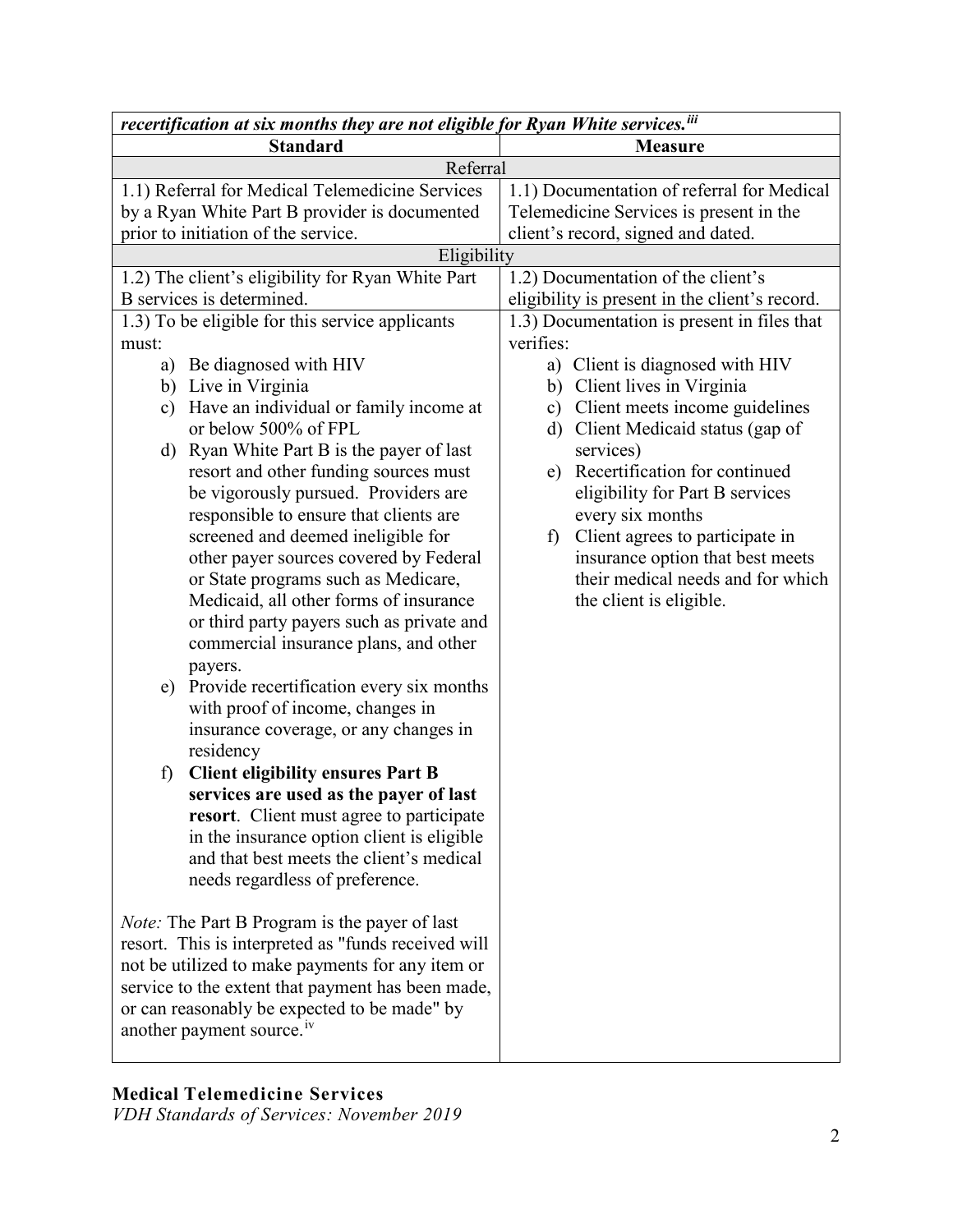| Apply through the VDH Central Office or                                                                                                                            |                                                             |  |
|--------------------------------------------------------------------------------------------------------------------------------------------------------------------|-------------------------------------------------------------|--|
| through agency's eligibility services.<br>Intake                                                                                                                   |                                                             |  |
| 1.4) Eligibility screening and intake to be                                                                                                                        | 1.4) Documentation of intake and                            |  |
| completed within 15 days of initial contact with                                                                                                                   | eligibility screening in record signed and                  |  |
| client.                                                                                                                                                            | dated.                                                      |  |
| Recertification                                                                                                                                                    |                                                             |  |
| 1.5) Client must be recertified every six months                                                                                                                   | 1.5) Documentation of recertification of                    |  |
| to continue to receive Ryan White Medical                                                                                                                          | the client's eligibility every six months is                |  |
| Telemedicine Services. There is no grace period.                                                                                                                   | present in the client's record.                             |  |
| 2.0 Key Services Components and Activities (including assessment and service plan)                                                                                 |                                                             |  |
| National Monitoring Standards: Medical Telemedicine Services are used only to enable an<br>eligible individual to access HIV-related health and support services." |                                                             |  |
| Standard                                                                                                                                                           | Measure                                                     |  |
| Documentation                                                                                                                                                      |                                                             |  |
| 2.1) Track consent to use Medical Telemedicine                                                                                                                     | 2.1) Documentation that client was given                    |  |
| for HIV-related treatment.                                                                                                                                         | option of Medical Telemedicine in client's                  |  |
|                                                                                                                                                                    | record.                                                     |  |
| 2.2) Medical Telemedicine Services provided are<br>used to enable an individual to access HIV-                                                                     | 2.2) Documentation of purpose for all                       |  |
|                                                                                                                                                                    | Medical Telemedicine Services provided                      |  |
| related health and support services. The Medical<br>Telemedicine Services should be available for                                                                  | (e.g., Medical Telemedicine to and what                     |  |
| the benefit of all people located in rural, remote                                                                                                                 | type of medical or support services) in<br>client's record. |  |
| and in accessible places.                                                                                                                                          |                                                             |  |
| 2.3) Provision of all Medical Telemedicine                                                                                                                         | 2.3) Documentation of Medical                               |  |
| Services is documented by type of services, date                                                                                                                   | Telemedicine Services provided in client's                  |  |
| of service and purpose.                                                                                                                                            | records signed and dated.                                   |  |
| 2.4) Track and document referral sources in the                                                                                                                    | 2.4) Is there documentation of referral in                  |  |
| client record.                                                                                                                                                     | the client record?                                          |  |
| 2.5) Provide cancellation policy to client                                                                                                                         | 2.5) Is there documentation that clients are                |  |
| including inclement weather, breakdowns, etc.                                                                                                                      | aware of cancellations, inclement weather,                  |  |
|                                                                                                                                                                    | breakdowns?                                                 |  |
| 2.6) Arrange Medical Telemedicine Services for                                                                                                                     | 2.6) Is there documentation that services                   |  |
| those with acute medical needs.                                                                                                                                    | were arranged for those Medical                             |  |
|                                                                                                                                                                    | Telemedicine needs?                                         |  |
| 2.7) Scope of the standards covers Medical                                                                                                                         | 2.7) Standards and guidelines cover                         |  |
| Telemedicine related equipment, practices and                                                                                                                      | Medical Telemedicine Infrastructure,                        |  |
| technologies used by health care facility                                                                                                                          | connectivity, Data Interchange and                          |  |
| participating in this service and includes                                                                                                                         | Exchange along with Minimum Data sets                       |  |
| standards for electronic transmission, software                                                                                                                    | and security.                                               |  |
| and hardware. vi vii viii                                                                                                                                          |                                                             |  |
|                                                                                                                                                                    |                                                             |  |
| Technical standards for different systems of a                                                                                                                     |                                                             |  |
| facility's Medical Telemedicine may include:                                                                                                                       |                                                             |  |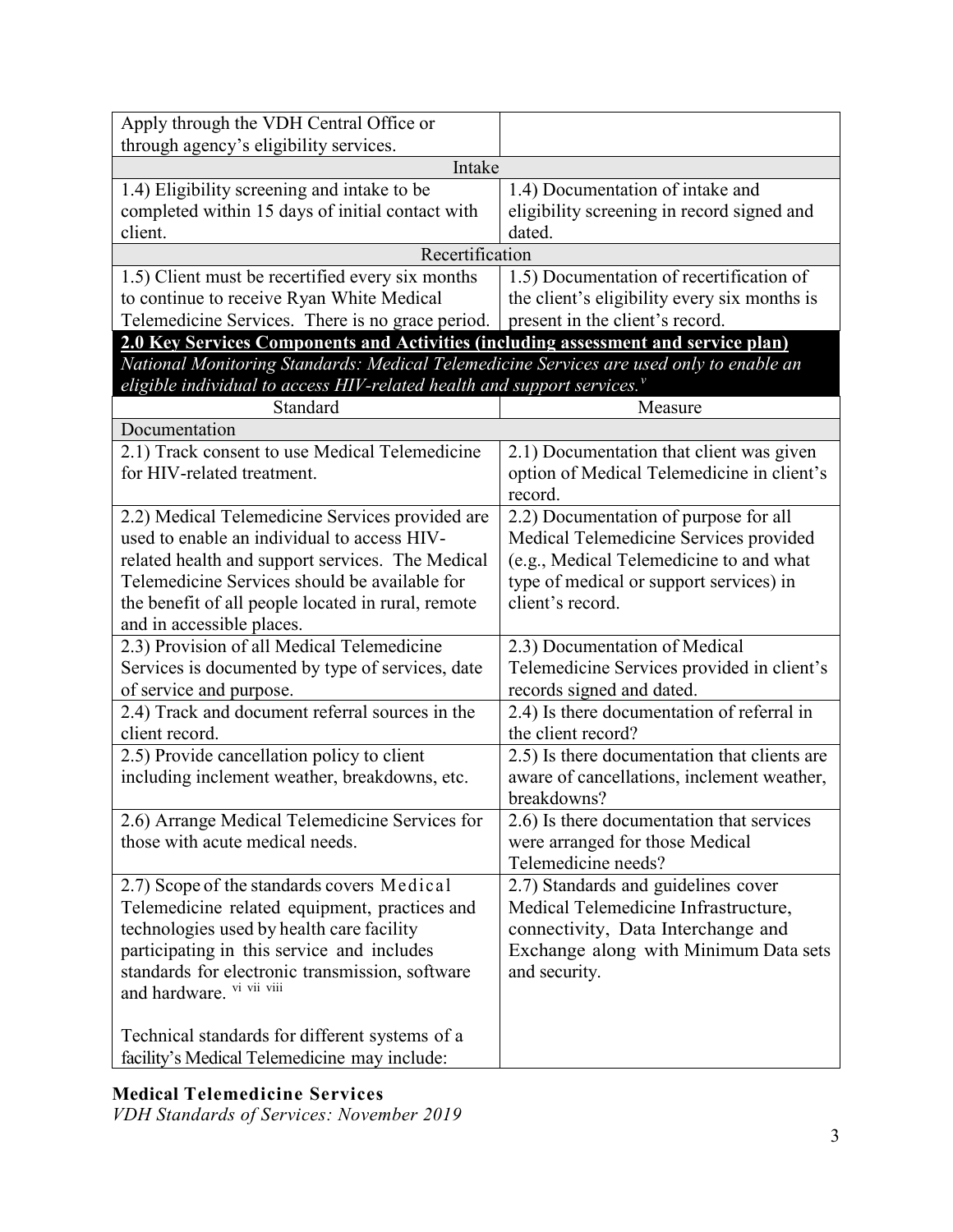| Data standards;<br>$\bullet$                                                            |                                             |
|-----------------------------------------------------------------------------------------|---------------------------------------------|
| Data exchange;                                                                          |                                             |
| Messaging standards;                                                                    |                                             |
| Medical image capture;<br>$\bullet$                                                     |                                             |
| Storage and transmission standards;                                                     |                                             |
| IT infrastructure;                                                                      |                                             |
| Technical standards for                                                                 |                                             |
| interconnectivity; interoperability and                                                 |                                             |
| process guidelines                                                                      |                                             |
| 2.8) In addition to technical standards, clinical                                       | 2.8) Policies and procedures                |
| protocols and guidelines are needed. Clinical                                           | documentation is present in files that      |
| protocols for Medical Telemedicine practice                                             | verifies the listed elements.               |
| include ix:                                                                             |                                             |
| Preliminary scheduling procedures                                                       |                                             |
| Actual consultation procedures and<br>$\bullet$                                         |                                             |
| Medical Telemedicine (such as                                                           |                                             |
| telecommunications transmission                                                         |                                             |
| specifications)                                                                         |                                             |
| 2.9) Identify the mechanisms for protecting                                             | 2.9) Policies and procedures                |
| the privacy & confidentiality of individuals'                                           | documentation is present in files that      |
| health data.                                                                            | verifies the listed elements.               |
| 2.10) Develop a security measures that must                                             | 2.10) Security elements in place to address |
| be built-in or addressed in any Medical                                                 | requirements including storage security,    |
| Telemedicine application system:                                                        | network security, data encryption, audit    |
| Who can have access to individuals'                                                     | trails etc.                                 |
| health information?                                                                     |                                             |
| What kind of security technology is used<br>$\bullet$                                   |                                             |
| for the above authentication, such as                                                   |                                             |
| password, fingerprint and smart card?                                                   |                                             |
| What kind of encryption is used for                                                     |                                             |
| storing medical data?                                                                   |                                             |
| What kind of encryption is used for                                                     |                                             |
| transmitting medical information?                                                       |                                             |
| How will lost or stolen equipment be                                                    |                                             |
| handled?                                                                                |                                             |
| 2.11) Developed networks should be reliable and                                         | 2.11) Documentation is in place that        |
| secured to ensure user confidence, system and                                           | networks are reliable and secured.          |
| data integrity, and robust system operation.                                            |                                             |
| Note: It is essential to know the local conditions of a particular Medical Telemedicine |                                             |
| provider (using different systems) especially in the rural areas when applying certain  |                                             |
| standards.                                                                              |                                             |
| Assessment/Service Plan/Provision of Services                                           |                                             |
| 2.12) An initial assessment documenting services                                        | 2.12) Documentation of need for services    |
| needed that will use Medical Telemedicine must                                          | that use Medical Telemedicine in client's   |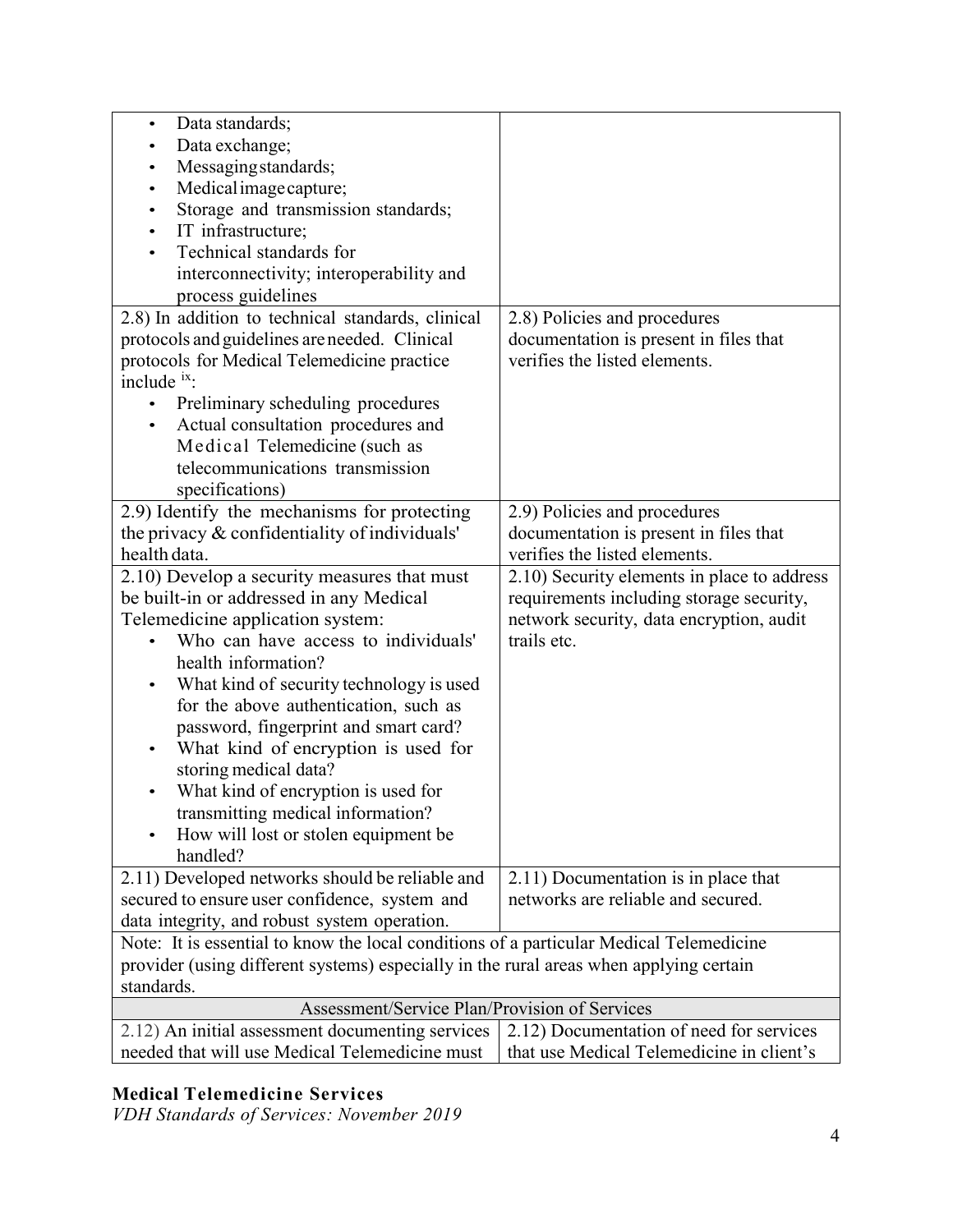| be completed prior to initiation of service.                                                                                                                                                                                                                                                                                                                                                                                                                                                                                                                                                                         | record signed and dated.                                                                                                                                                                                                                                                                              |
|----------------------------------------------------------------------------------------------------------------------------------------------------------------------------------------------------------------------------------------------------------------------------------------------------------------------------------------------------------------------------------------------------------------------------------------------------------------------------------------------------------------------------------------------------------------------------------------------------------------------|-------------------------------------------------------------------------------------------------------------------------------------------------------------------------------------------------------------------------------------------------------------------------------------------------------|
| 2.13) Within fifteen (15) business days after the<br>initial assessment a service plan will be<br>developed and agreed upon by the client and<br>provider outlining service goals, objectives, and<br>interventions. This should include client<br>identified needs as well as plans for continuity of<br>primary medical care and support services,<br>clients are assessed for:<br>History of accessing primary care and other<br>services and barriers to access, particularly<br>Medical Telemedicine barriers.<br>Staff explains to the client during the first<br>encounter what services are available at the | 2.13) Documentation of service plan in<br>client's record signed and dated. Clients'<br>needs and service plan are reviewed and<br>revised a minimum of every six months.                                                                                                                             |
| agency based on the client's identified needs.                                                                                                                                                                                                                                                                                                                                                                                                                                                                                                                                                                       |                                                                                                                                                                                                                                                                                                       |
| 2.14) Clients will be notified of Medical<br>Telemedicine cancellations in a timely manner.<br>Alternative Medical Telemedicine Services will<br>be provided as available.                                                                                                                                                                                                                                                                                                                                                                                                                                           | 2.14) Documentation of cancellation and<br>referral to alternative Medical<br>Telemedicine source in client's record<br>signed and dated.                                                                                                                                                             |
| 2.15) Medical Telemedicine agency will be<br>notified by client and/or provider of Medical<br>Telemedicine cancellations and changes in<br>scheduling as they occur.                                                                                                                                                                                                                                                                                                                                                                                                                                                 | 2.15) Documentation of changes and<br>cancellations in client's record signed and<br>dated.                                                                                                                                                                                                           |
| 2.16) Direct Medical Telemedicine - Providers<br>of Medical Telemedicine Services<br>Direct Medical Telemedicine Providers deliver<br>non-emergency Medical Telemedicine Services<br>that enable an eligible client to access or be<br>retained in core medical and support services.<br>Clients are provided with information on<br>Medical Telemedicine Services and instructions<br>on how to access the services.                                                                                                                                                                                                | 2.16) A signed statement from client<br>consenting to Medical Telemedicine<br>Services and agreeing to safe and proper<br>conduct in the use of Medical<br>Telemedicine Services is on file.<br>Documentation of client orientation to<br>direct Medical Telemedicine Services in<br>client's record. |
| General Medical Telemedicine procedures:<br>Agency must allow clients to confirm<br>core or support service appointments at<br>least 48 hours in advance<br>Agency provides clients with information<br>on Medical Telemedicine limitations,<br>clients' responsibilities for accessing and<br>receiving Medical Telemedicine, and the<br>agency's role and responsibilities for                                                                                                                                                                                                                                     |                                                                                                                                                                                                                                                                                                       |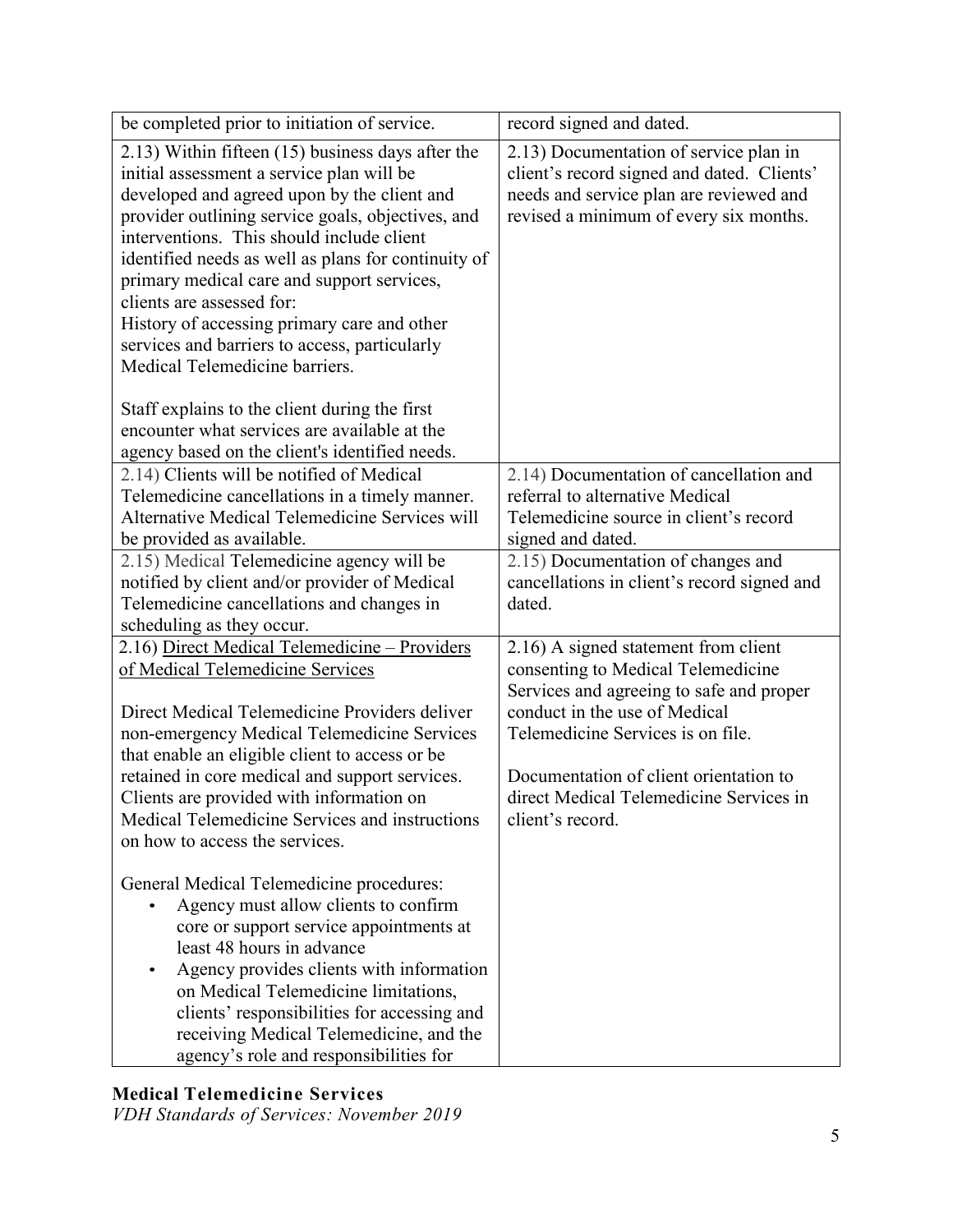| providing Medical Telemedicine Services              |                                            |
|------------------------------------------------------|--------------------------------------------|
| Clients initiate and coordinate their own            |                                            |
| services with Medical Telemedicine                   |                                            |
| providers following client orientation to            |                                            |
| the agencies Medical Telemedicine                    |                                            |
| policies, procedures and client guidelines           |                                            |
|                                                      |                                            |
| Advocates (e.g. case manager) for the                |                                            |
| client may assist clients in accessing               |                                            |
| Medical Telemedicine Services if needed              |                                            |
| All clients will be screened for other               |                                            |
| Medical Telemedicine resources (e.g.,                |                                            |
| Medicaid-eligible clients)                           |                                            |
| Accommodations are provided for<br>$\bullet$         |                                            |
| related/affected individuals and/or                  |                                            |
| caregivers as necessary for the benefit of           |                                            |
| the client                                           |                                            |
| Client consent to Medical Telemedicine               |                                            |
| Services is on file in the client record.            |                                            |
| Consent includes the consequences of                 |                                            |
| violating the agreement, e.g., such as               |                                            |
| removal, suspension and/or possible                  |                                            |
| termination of Medical Telemedicine                  |                                            |
| <b>Services</b>                                      |                                            |
| Clients and Ryan White/State Services                |                                            |
| providers are notified of service delays             |                                            |
| and changes in appointments or                       |                                            |
|                                                      |                                            |
| schedules as they occur.                             |                                            |
| 2.18) Documentation of each Medical                  | 2.18) Documentation of each Medical        |
| Telemedicine transaction includes:                   | Telemedicine Services in client's record   |
| a) Client eligibility                                | signed and dated.                          |
| Type of Medical Telemedicine Service<br>b)           |                                            |
| used to meet client's need                           |                                            |
| <b>Transition and Discharge</b>                      |                                            |
| 2.19) Client discharged when Medical                 | 2.19) Documentation of discharge plan and  |
| Telemedicine Services are no longer needed,          | summary in client's record with clear      |
| goals have been met, upon death or due to safety     | rationale for discharge within 30 days of  |
| issues (see $2.13$ ).                                | discharge, including certified letter, if  |
|                                                      | applicable.                                |
| <b>Prior to discharge:</b> Reasons for discharge and |                                            |
| options for other service provision should be        | Is there documentation that the client was |
| discussed with client. Whenever possible,            | notified of their removal to receive       |
| discussion should occur face-to-face. If not         |                                            |
|                                                      | Medical Telemedicine Services in writing?  |
| possible, provider should attempt to talk with       |                                            |
| client via phone. If verbal contact is not           |                                            |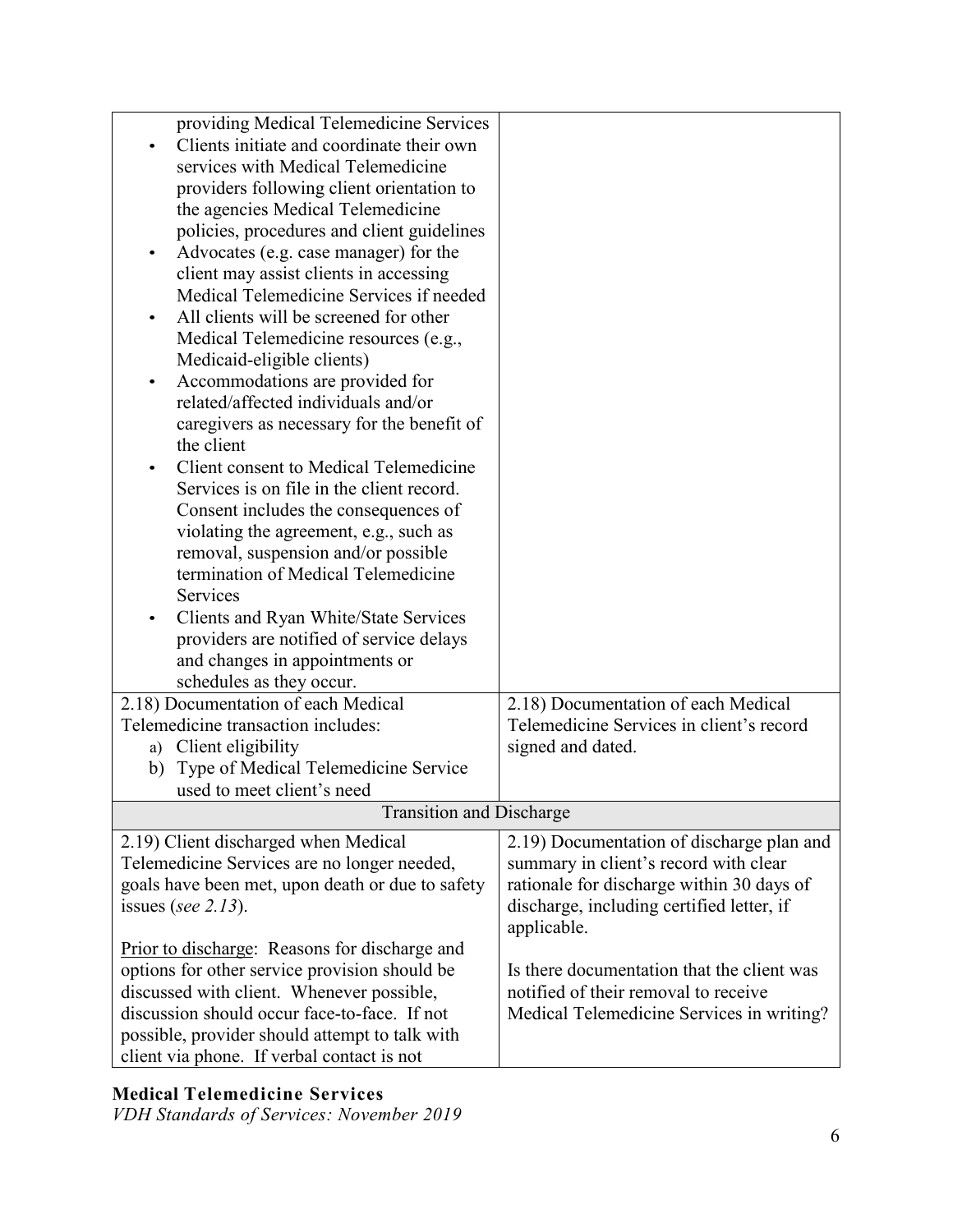| possible, a certified letter must be sent to client's<br>last known address. If client is not present to<br>sign for the letter, it must be returned to the<br>provider.                                                                                                                                                                                                                                                                                                                                                                           |  |
|----------------------------------------------------------------------------------------------------------------------------------------------------------------------------------------------------------------------------------------------------------------------------------------------------------------------------------------------------------------------------------------------------------------------------------------------------------------------------------------------------------------------------------------------------|--|
| Documentation: Client's record must include:<br>a) Date services start<br>b) Special client needs<br>Services needed/actions taken, if<br>c)<br>applicable<br>d) Date of discharge<br>Reason(s) for discharge<br>e)<br>Referrals made at time of discharge, if<br>f)<br>applicable.                                                                                                                                                                                                                                                                |  |
| Transfer: If client transfers to another location,<br>agency or service provider, transferring agency<br>will provide discharge summary and other<br>requested records within 5 business days of<br>request. If client moves to another area,<br>transferring agency will make referral for needed<br>services in the new location.                                                                                                                                                                                                                |  |
| Unable to Locate: If client cannot be located,<br>agency will make and document a minimum of<br>three follow-up attempts on three separate dates<br>(by phone or in person) over a three-month<br>period after first attempt. A certified letter must<br>be mailed to the client's last known mailing<br>address within five business days after the last<br>attempt to notify the client. The letter will state<br>that the case will be closed within 30 days from<br>the date on the letter if an appointment with the<br>provider is not made. |  |
| Withdrawal from Service: If client reports that<br>services are no longer needed or decides to no<br>longer participate in the Service Plan, client may<br>withdraw from services. Because clients may<br>withdraw for a variety of reasons it may be<br>helpful to conduct an exit interview to ensure<br>reasons for withdrawal are understood, or<br>identify factors interfering with the client's<br>ability to fully participate if services are still<br>needed. If other issues are identified that cannot                                 |  |

**Medical Telemedicine Services** *VDH Standards of Services: November 2019*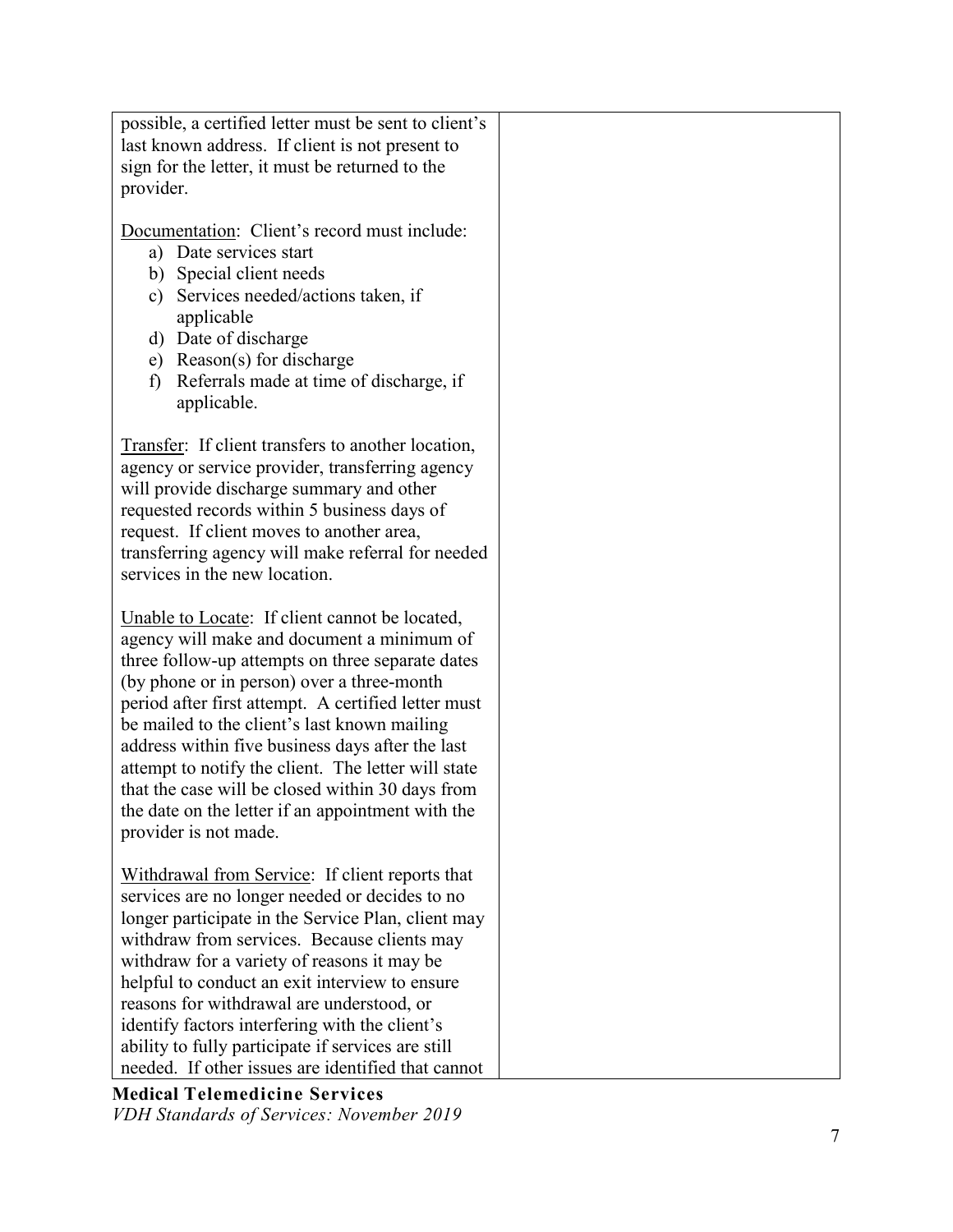| be managed by the agency clients should be                                                                                                                                                                                                                                                                                                                                                                                                                                                                                                                                                                                                                                                                                                                         |                                          |
|--------------------------------------------------------------------------------------------------------------------------------------------------------------------------------------------------------------------------------------------------------------------------------------------------------------------------------------------------------------------------------------------------------------------------------------------------------------------------------------------------------------------------------------------------------------------------------------------------------------------------------------------------------------------------------------------------------------------------------------------------------------------|------------------------------------------|
| referred to appropriate agencies.                                                                                                                                                                                                                                                                                                                                                                                                                                                                                                                                                                                                                                                                                                                                  |                                          |
|                                                                                                                                                                                                                                                                                                                                                                                                                                                                                                                                                                                                                                                                                                                                                                    |                                          |
| Administrative Discharge: Clients who engage<br>in behavior that abuses the safety or violates the<br>confidentiality of others may be discharged.<br>Prior to discharging a client for this reason, the<br>case must be reviewed by leadership according<br>to that agency's policies. Clients who are<br>discharged for administrative reasons must be<br>provided written notification of and reason for<br>the discharge, and must be notified of possible<br>alternative resources. A certified letter that notes<br>the reason for discharge and includes alternative<br>resources must be mailed to the client's last<br>known mailing address within five business days<br>after the date of discharge, and a copy must be<br>filed in the client's chart. |                                          |
|                                                                                                                                                                                                                                                                                                                                                                                                                                                                                                                                                                                                                                                                                                                                                                    |                                          |
| If a client is removed from Medical                                                                                                                                                                                                                                                                                                                                                                                                                                                                                                                                                                                                                                                                                                                                |                                          |
| Telemedicine Services due to falsifying the                                                                                                                                                                                                                                                                                                                                                                                                                                                                                                                                                                                                                                                                                                                        |                                          |
| existence of a medical appointment in order to                                                                                                                                                                                                                                                                                                                                                                                                                                                                                                                                                                                                                                                                                                                     |                                          |
| access service, is there documentation of the                                                                                                                                                                                                                                                                                                                                                                                                                                                                                                                                                                                                                                                                                                                      |                                          |
| client being removed?<br>Case Closure                                                                                                                                                                                                                                                                                                                                                                                                                                                                                                                                                                                                                                                                                                                              |                                          |
|                                                                                                                                                                                                                                                                                                                                                                                                                                                                                                                                                                                                                                                                                                                                                                    |                                          |
| 2.20) Case will be closed if client:                                                                                                                                                                                                                                                                                                                                                                                                                                                                                                                                                                                                                                                                                                                               | 2.20) Documentation of case closure in   |
| a) Has met the service goals;                                                                                                                                                                                                                                                                                                                                                                                                                                                                                                                                                                                                                                                                                                                                      | client's record with clear rationale for |
| b) Decides to transfer to another agency;                                                                                                                                                                                                                                                                                                                                                                                                                                                                                                                                                                                                                                                                                                                          | closure.                                 |
| Needs are more appropriately addressed<br>c)                                                                                                                                                                                                                                                                                                                                                                                                                                                                                                                                                                                                                                                                                                                       |                                          |
| in other programs;                                                                                                                                                                                                                                                                                                                                                                                                                                                                                                                                                                                                                                                                                                                                                 |                                          |
| Moves out of state;<br>d)                                                                                                                                                                                                                                                                                                                                                                                                                                                                                                                                                                                                                                                                                                                                          |                                          |
| e) Fails to provide updated documentation                                                                                                                                                                                                                                                                                                                                                                                                                                                                                                                                                                                                                                                                                                                          |                                          |
|                                                                                                                                                                                                                                                                                                                                                                                                                                                                                                                                                                                                                                                                                                                                                                    |                                          |
|                                                                                                                                                                                                                                                                                                                                                                                                                                                                                                                                                                                                                                                                                                                                                                    |                                          |
| of eligibility status thus, no longer                                                                                                                                                                                                                                                                                                                                                                                                                                                                                                                                                                                                                                                                                                                              |                                          |
| eligible for services;<br>Fails to maintain contact with the medical                                                                                                                                                                                                                                                                                                                                                                                                                                                                                                                                                                                                                                                                                               |                                          |
| $\mathbf{f}$                                                                                                                                                                                                                                                                                                                                                                                                                                                                                                                                                                                                                                                                                                                                                       |                                          |
| Telemedicine staff for a period of three                                                                                                                                                                                                                                                                                                                                                                                                                                                                                                                                                                                                                                                                                                                           |                                          |
| months despite three documented                                                                                                                                                                                                                                                                                                                                                                                                                                                                                                                                                                                                                                                                                                                                    |                                          |
| attempts to contact client;                                                                                                                                                                                                                                                                                                                                                                                                                                                                                                                                                                                                                                                                                                                                        |                                          |
| Can no longer be located;<br>g)                                                                                                                                                                                                                                                                                                                                                                                                                                                                                                                                                                                                                                                                                                                                    |                                          |
| Withdraws from or refuses funded<br>h)                                                                                                                                                                                                                                                                                                                                                                                                                                                                                                                                                                                                                                                                                                                             |                                          |
| services, reports that services are no                                                                                                                                                                                                                                                                                                                                                                                                                                                                                                                                                                                                                                                                                                                             |                                          |
| longer needed, or no longer participates<br>in the individual service plan;                                                                                                                                                                                                                                                                                                                                                                                                                                                                                                                                                                                                                                                                                        |                                          |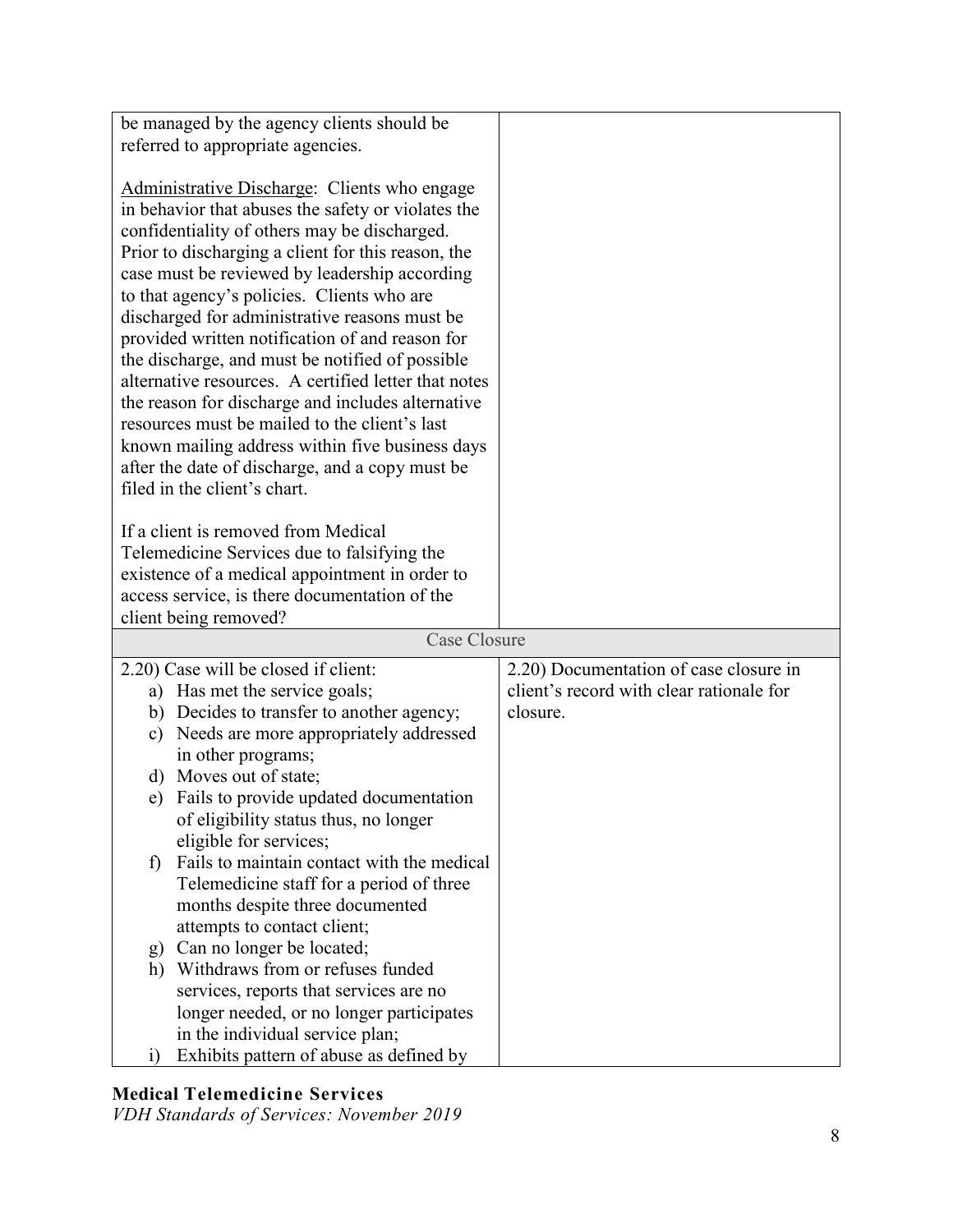| agency's policy.                                                                                   |                                           |
|----------------------------------------------------------------------------------------------------|-------------------------------------------|
| Becomes housed in an "institutional"<br>j)                                                         |                                           |
| program anticipated to last for a                                                                  |                                           |
| minimum of 30 days, such as a nursing                                                              |                                           |
| home, prison or inpatient program; or                                                              |                                           |
| k) Is deceased.                                                                                    |                                           |
| <b>3.0 Client Rights and Responsibilities</b>                                                      |                                           |
| National Monitoring Standards: Provision of Part B funded HIV primary medical care and             |                                           |
| support services, to the maximum extent, without regard to either: the ability of the individual   |                                           |
| to pay for such services, or the current or past health conditions of the individuals served. $^x$ |                                           |
| Standard                                                                                           | Measure                                   |
|                                                                                                    |                                           |
| 3.1) Services are available and accessible to any                                                  | 3.1) Written eligibility requirements and |
| individual who meets program eligibility                                                           | non-discrimination policy on file.        |
| requirements.                                                                                      |                                           |
|                                                                                                    |                                           |
| All providers shall be in compliance with all                                                      |                                           |
| applicable Federal, State, and local anti-                                                         |                                           |
| discrimination laws and regulations, including                                                     |                                           |
| but not limited to the Americans with                                                              |                                           |
| Disabilities Act. All providers shall adopt a non-                                                 |                                           |
| discrimination policy prohibiting the refusal of                                                   |                                           |
| rendering services on the basis of fact or                                                         |                                           |
| perception of race, color, creed, religion, national                                               |                                           |
| origin, ancestry, age, sex, sexual orientation,                                                    |                                           |
| gender identity, domestic partner status, marital                                                  |                                           |
| status, height, weight, disability, or HIV/AIDS                                                    |                                           |
| diagnosis.                                                                                         |                                           |
|                                                                                                    |                                           |
| Each provider shall make available to clients a                                                    |                                           |
| process for requesting interpretation services,                                                    |                                           |
| including American Sign Language.                                                                  |                                           |
| 3.2) Client's Rights and Responsibilities policy                                                   | 3.2) Written policy on file.              |
| exists which requires each Client to sign & date                                                   |                                           |
| a form indicating they has been offered:                                                           |                                           |
| a) Explanation of the policy, and                                                                  |                                           |
| b) Copy of Client's Rights and                                                                     |                                           |
| Responsibilities and to communicate                                                                |                                           |
| client's understanding of the policy                                                               |                                           |
| 3.3) Explanation of Client's Rights and                                                            | 3.3) Current Client's Rights and          |
| <i>Responsibilities</i> is provided to each client.                                                | Responsibilities form signed and dated by |
|                                                                                                    | client and located in client's record.    |
| Client rights include:                                                                             |                                           |
| Be treated with respect, dignity,                                                                  |                                           |
| consideration, and compassion;                                                                     |                                           |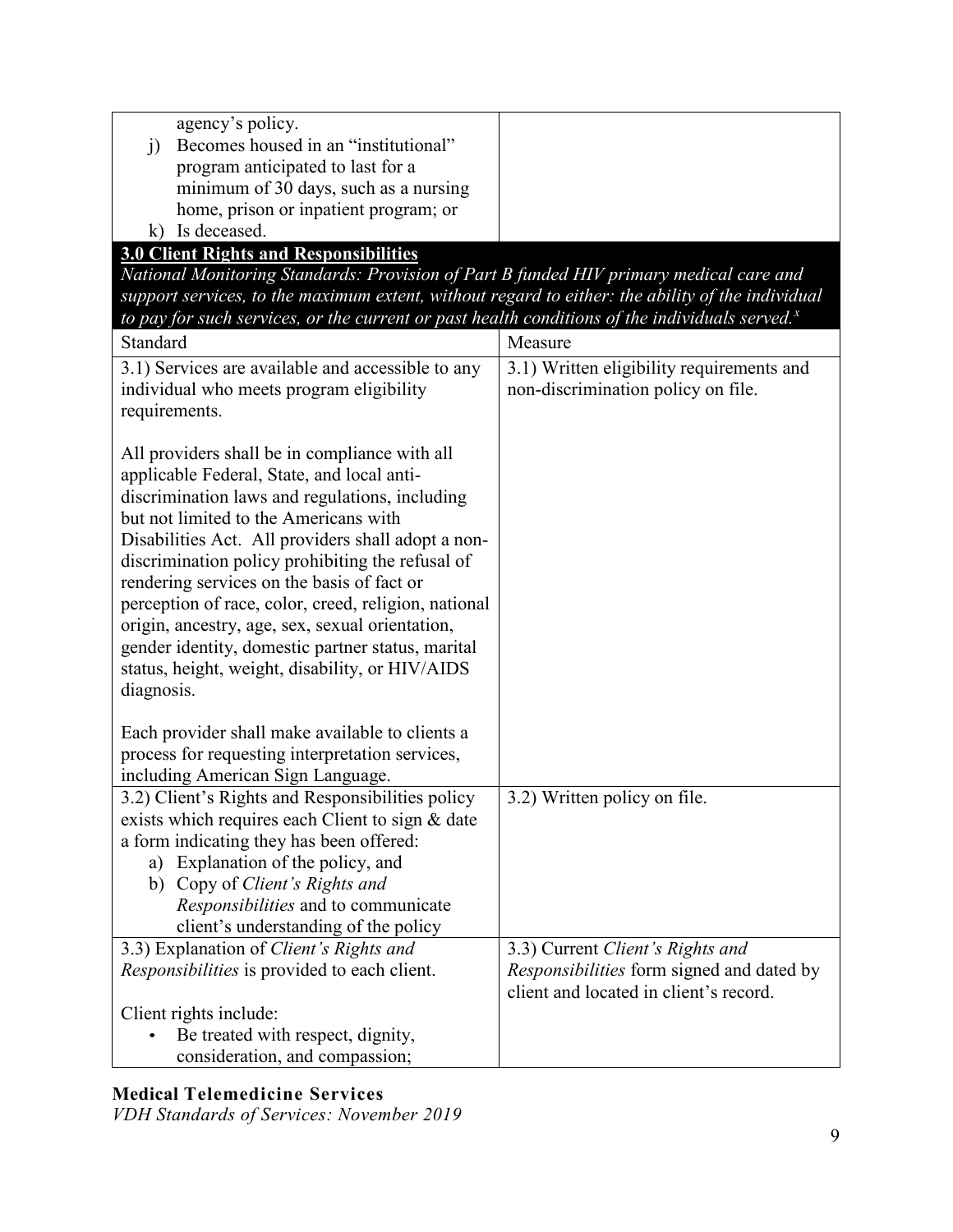| Receive services free of discrimination;<br>$\bullet$<br>Be informed about services and options<br>٠<br>available.<br>Participate in creating a plan of services;<br>$\bullet$<br>Reach an agreement about the frequency<br>$\bullet$<br>of contact the client will have either in<br>person or over the phone.<br>File a grievance about services received<br>$\bullet$<br>or denied;<br>Not be subjected to physical, sexual,<br>$\bullet$<br>verbal and/or emotional abuse or threats;<br>Voluntary withdraw from the program;<br>$\bullet$<br>Have all records be treated confidentially;                                                                                                  |                                           |
|------------------------------------------------------------------------------------------------------------------------------------------------------------------------------------------------------------------------------------------------------------------------------------------------------------------------------------------------------------------------------------------------------------------------------------------------------------------------------------------------------------------------------------------------------------------------------------------------------------------------------------------------------------------------------------------------|-------------------------------------------|
| Have information released only when:<br>A written release of information is<br>signed;<br>A medical emergency exists;<br>$\bullet$<br>There is an immediate danger to the<br>$\bullet$<br>client or others;<br>There is possible child or elder abuse; or<br>$\bullet$<br>Ordered by a court of law.<br>$\bullet$                                                                                                                                                                                                                                                                                                                                                                              |                                           |
| Client responsibilities include:<br>Treat other clients and staff with respect<br>and courtesy;<br>Protect the confidentiality of other<br>$\bullet$<br>clients;<br>Participate in creating a plan of service;<br>٠<br>Let the agency know any concerns or<br>changes in needs;<br>Make and keep appointments, or when<br>٠<br>possible; phone to cancel or change an<br>appointment time;<br>Stay in contact with the agency by<br>٠<br>informing the agency of change in<br>address and phone number, responding to<br>phone calls and mail<br>Avoid subjecting the agency's staff to<br>٠<br>physical, sexual, verbal and/or emotional<br>abuse or threats.<br><b>4.0 Grievance Process</b> |                                           |
| Standard                                                                                                                                                                                                                                                                                                                                                                                                                                                                                                                                                                                                                                                                                       | Measure                                   |
| 4.1) Grievance policy exists which requires each                                                                                                                                                                                                                                                                                                                                                                                                                                                                                                                                                                                                                                               | 4.1) Written grievance procedure on file, |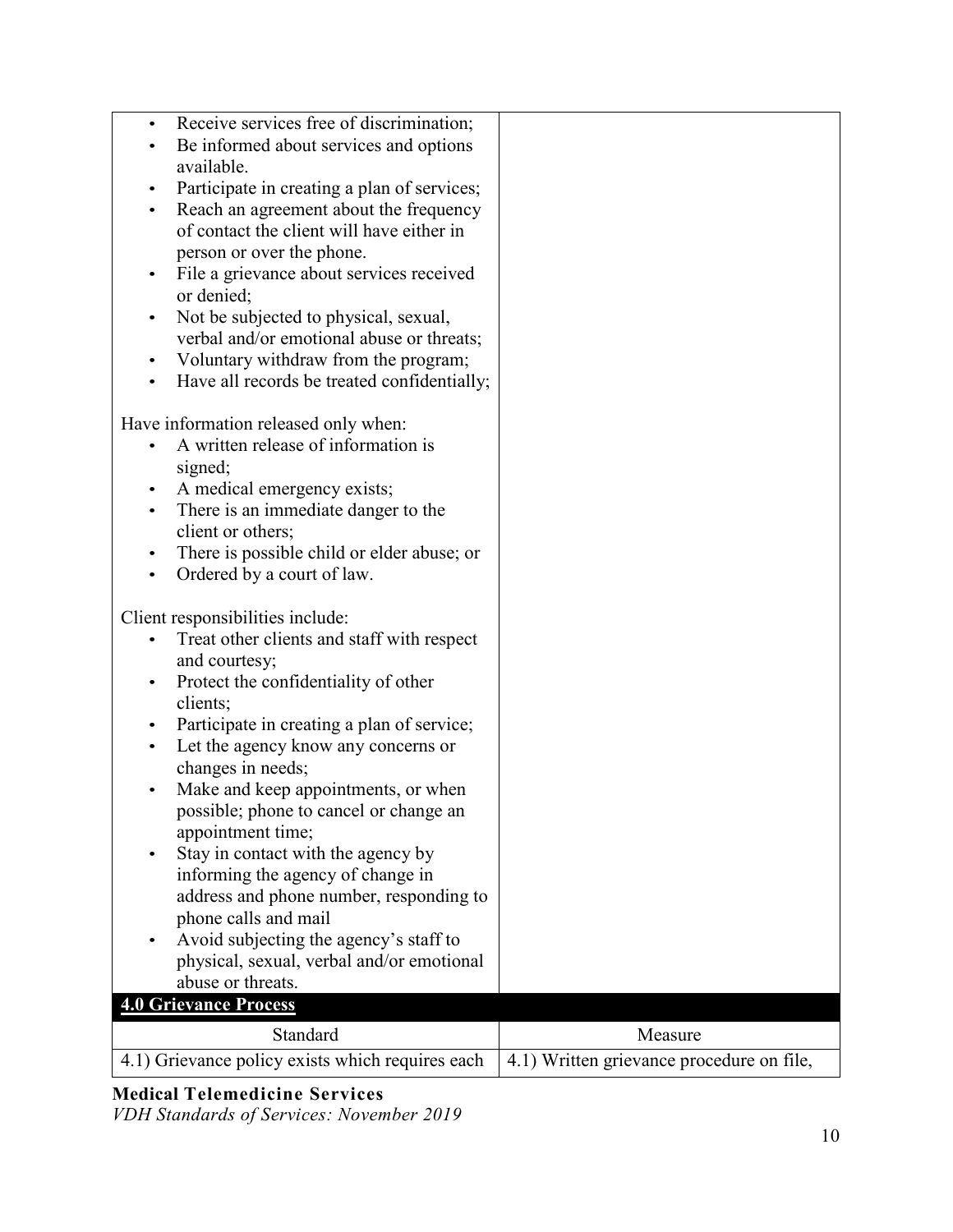| client to sign $&$ date indicating they has been   | available in languages and formats        |
|----------------------------------------------------|-------------------------------------------|
| offered:                                           | appropriate to populations served.        |
| a) Explanation of the policy, and                  |                                           |
| Copy of Grievance Procedure<br>b)                  |                                           |
| Communication of client's understanding<br>c)      |                                           |
| of the policy                                      |                                           |
|                                                    |                                           |
| Policy shall describe the process for resolving    |                                           |
| client grievances, including identification of     |                                           |
| whom to contact and applicable timelines.          |                                           |
| Policy shall be available in languages and         |                                           |
| formats (e.g. for persons with disabilities)       |                                           |
| appropriate to populations served.                 |                                           |
| 4.2) Explanation of Grievance Procedure is         | 4.2) Current Grievance Procedure form     |
| provided to each client.                           | signed and dated by client and located in |
|                                                    | client's record.                          |
| Clients may file a grievance if their request for  |                                           |
| services is denied or if they have any complaint   |                                           |
| or concern about the services received.            |                                           |
| 4.3) Grievance process shall be fair and           | 4.3) Documentation of client grievances,  |
| expeditious for resolution of client grievances.   | status and resolution.                    |
| 4.4) Review the grievance policy yearly with       | 4.4) Current Client's Rights and          |
| client's signature.                                | Responsibilities form signed and dated by |
|                                                    | client and located in client's record.    |
| 5.0 Personnel Qualifications (including licensure) |                                           |
| Standard                                           | Measure                                   |
| 5.1) Direct Medical Telemedicine                   | 5.1) Documentation of training completed  |
| Agency staff and volunteers providing Medical      | in personnel file at agency providing     |
| Telemedicine through direct Medical                | Medical Telemedicine Services.            |
| Telemedicine must maintain appropriate liability,  |                                           |
| licenses, and trainings:                           |                                           |
| 5.2) Staff Supervision                             | 5.2) Documentation of completed staff     |
| a) Each agency must have and implement a           | supervision plan at agencies providing    |
| written plan for supervision of all staff          | Medical Telemedicine Services.            |
| Supervisors must review monthly<br>b)              |                                           |
| Medical Telemedicine logs for                      |                                           |
|                                                    | Documentation of monthly Medical          |
| completeness, compliance with these                | Telemedicine log at agencies providing    |
| standards, and quality and timeliness of           | Medical Telemedicine Services.            |
| service delivery                                   |                                           |
| Staff must be evaluated at least annually<br>c)    | Documentation of annual staff             |
| by their supervisor according to written           | performance evaluations.                  |
| agency policy on performance appraisals            |                                           |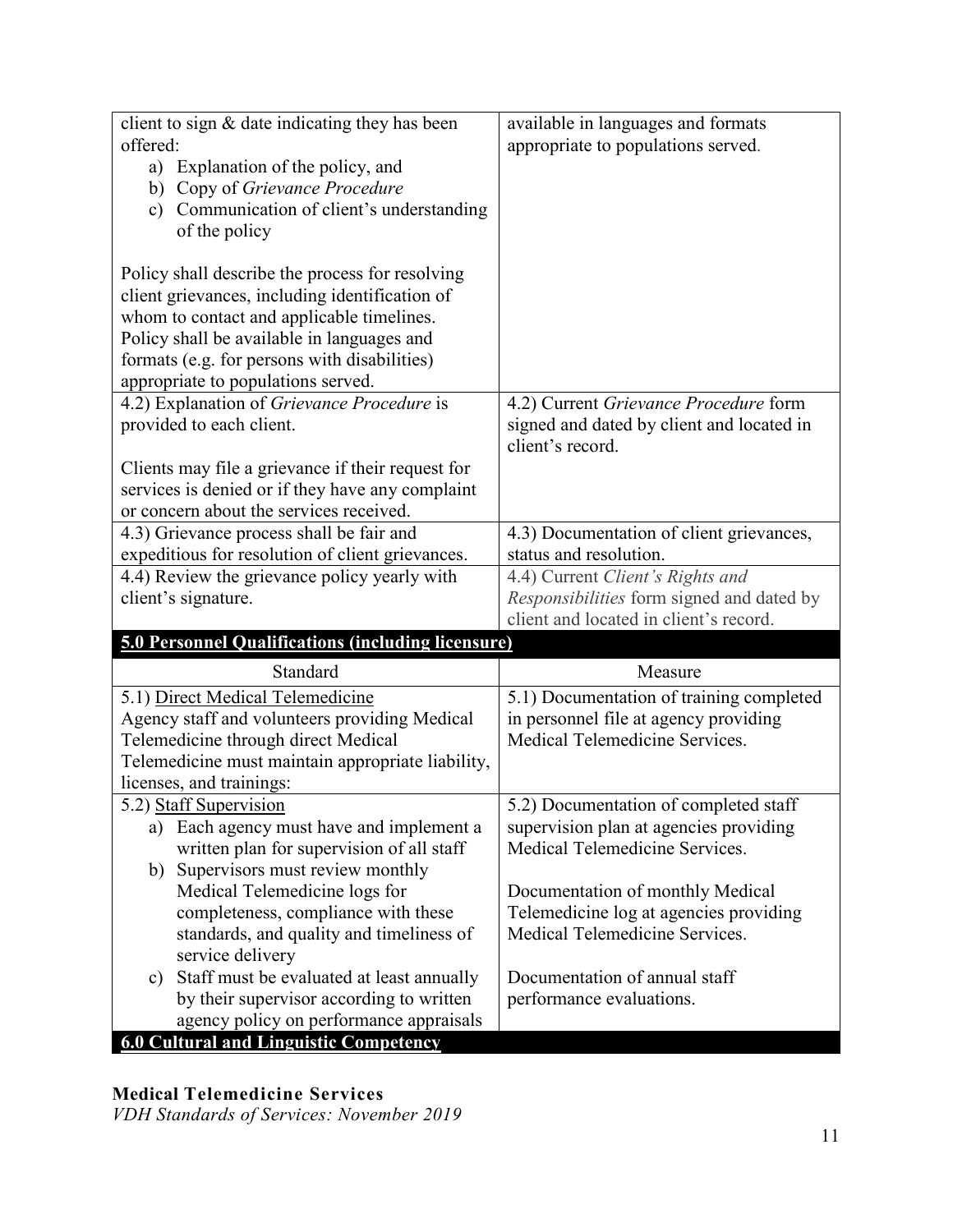| Standard                                                                                                                                                                                                                                                                                                                                                                                                                                                                                                                    | Measure                                                                                                                                                                                                                                                                                         |
|-----------------------------------------------------------------------------------------------------------------------------------------------------------------------------------------------------------------------------------------------------------------------------------------------------------------------------------------------------------------------------------------------------------------------------------------------------------------------------------------------------------------------------|-------------------------------------------------------------------------------------------------------------------------------------------------------------------------------------------------------------------------------------------------------------------------------------------------|
| 6.1) Health services are culturally and<br>linguistically competent, client-guided and<br>community based. At a minimum, provider's<br>documentation should include:<br>a) Experience with providing services to the<br>diverse ethnic, linguistic, sexual or<br>cultural populations targeted;<br>b) Capacity of staff, including volunteers<br>and Board, to design, provide and<br>evaluate culturally and linguistically<br>appropriate services;<br>List of cultural competency trainings<br>c)<br>completed by staff. | 6.1) Documentation of cultural and<br>linguistic competence as reported in annual<br>Cultural and Linguistic Competency<br>Report.                                                                                                                                                              |
| 6.2) Easy-to-understand print and multimedia<br>materials and signage in the languages<br>commonly used by the populations in the service<br>area shall be available. <sup>xi</sup>                                                                                                                                                                                                                                                                                                                                         | 6.2) Culturally and linguistically<br>appropriate materials and signage<br>accessible.                                                                                                                                                                                                          |
| 7.0 Privacy and Confidentiality (including securing records)                                                                                                                                                                                                                                                                                                                                                                                                                                                                |                                                                                                                                                                                                                                                                                                 |
| Standard                                                                                                                                                                                                                                                                                                                                                                                                                                                                                                                    | Measure                                                                                                                                                                                                                                                                                         |
| 7.1) Client confidentiality policy exists which<br>include:<br>a) Release of information requirements, and<br>b) Health Insurance Portability and<br>Accountability Act.                                                                                                                                                                                                                                                                                                                                                    | 7.1) Written client confidentiality policy<br>on file at provider agency.                                                                                                                                                                                                                       |
| 7.2) Client's consent for release of information is<br>determined.                                                                                                                                                                                                                                                                                                                                                                                                                                                          | 7.2) Current Release of Information Form<br>signed and dated by client and provider<br>representative and located in client's<br>record. Each release form indicates who<br>may receive the client's information and<br>has an expiration of not more than 12<br>months from date of signature. |
| 7.3) Each client file is stored in a secure location.<br>Electronic client records are protected from<br>unauthorized use.                                                                                                                                                                                                                                                                                                                                                                                                  | 7.3) Files stored in locked file or cabinet<br>with access limited to only appropriate<br>personnel. Electronic files are secure with<br>password protection and access is limited<br>to appropriate personnel.                                                                                 |
| 7.4) Annual submission of Verification of<br>Receipt of Assurance of Key Requirements<br>document by all staff that handle client<br>identifying information.                                                                                                                                                                                                                                                                                                                                                               | 7.4) Documentation of signed Verification<br>of Receipt of Assurance of Key<br>Requirement forms.                                                                                                                                                                                               |